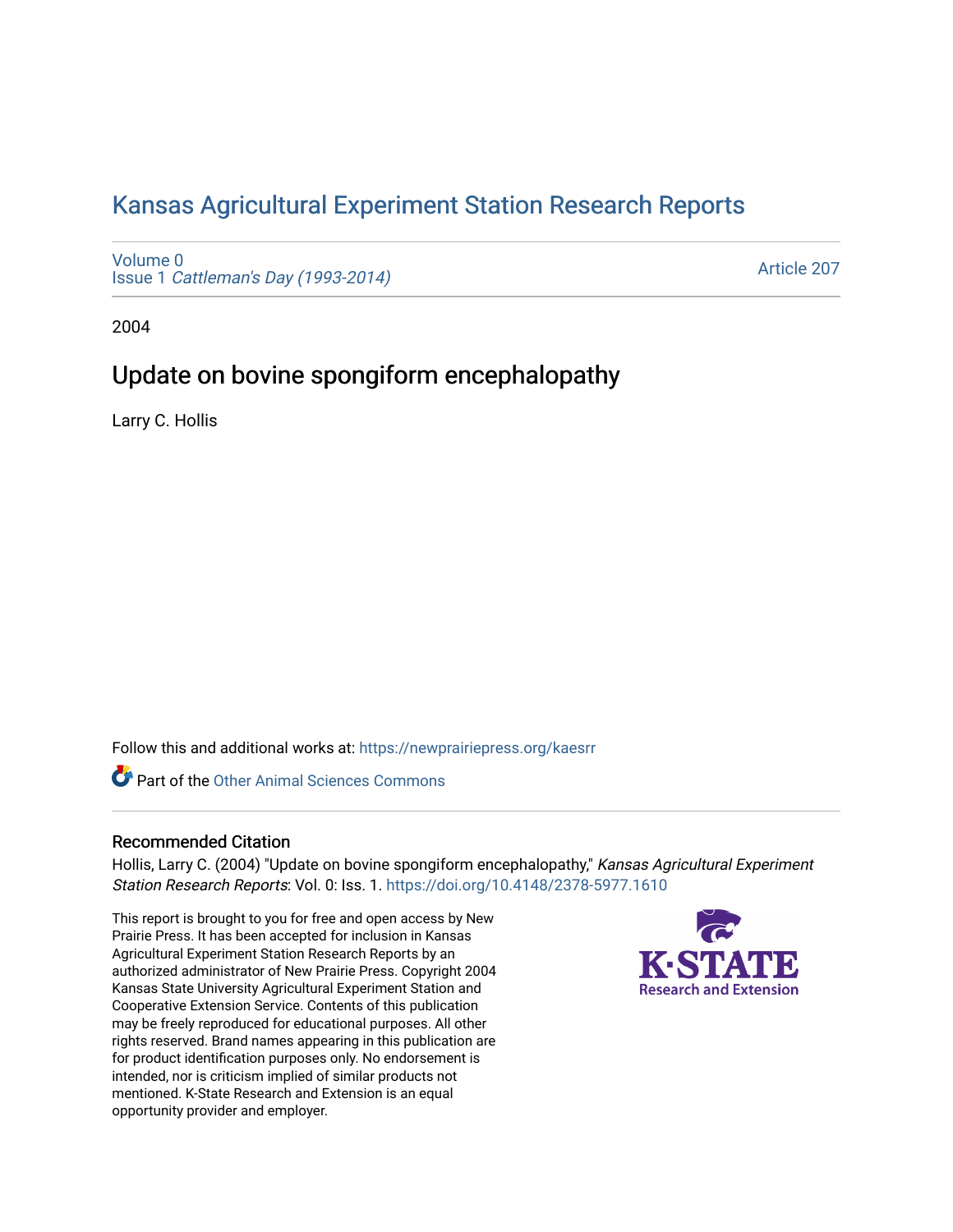## Update on bovine spongiform encephalopathy

### Abstract

Bovine Spongiform Encephalopathy, commonly called "mad cow disease"? by members of the media, found its way into the United States and was diagnosed in December, 2003, in a Holstein dairy cow of Canadian origin. A significant disruption to the beef cattle industry immediately followed the announcement of this finding; within a matter of weeks, however, a degree of normalcy began to return to the industry. When consumers and cattle producers alike learned of the extensive firewall system that had been put in place years earlier by the USDA and the FDA to reduce the likelihood of entry of this disease into the nation's cow herd and into the human food supply, coupled with immediate further tightening of the control program requirements, their confidence that the threat of this disease was being handled properly was heightened.

### Keywords

Cattlemen's Day, 2004; Kansas Agricultural Experiment Station contribution; no. 04-242-S; Report of progress (Kansas State University. Agricultural Experiment Station and Cooperative Extension Service); 923; Beef; Bovine spongiform encephalopathy

### Creative Commons License



This work is licensed under a [Creative Commons Attribution 4.0 License](https://creativecommons.org/licenses/by/4.0/).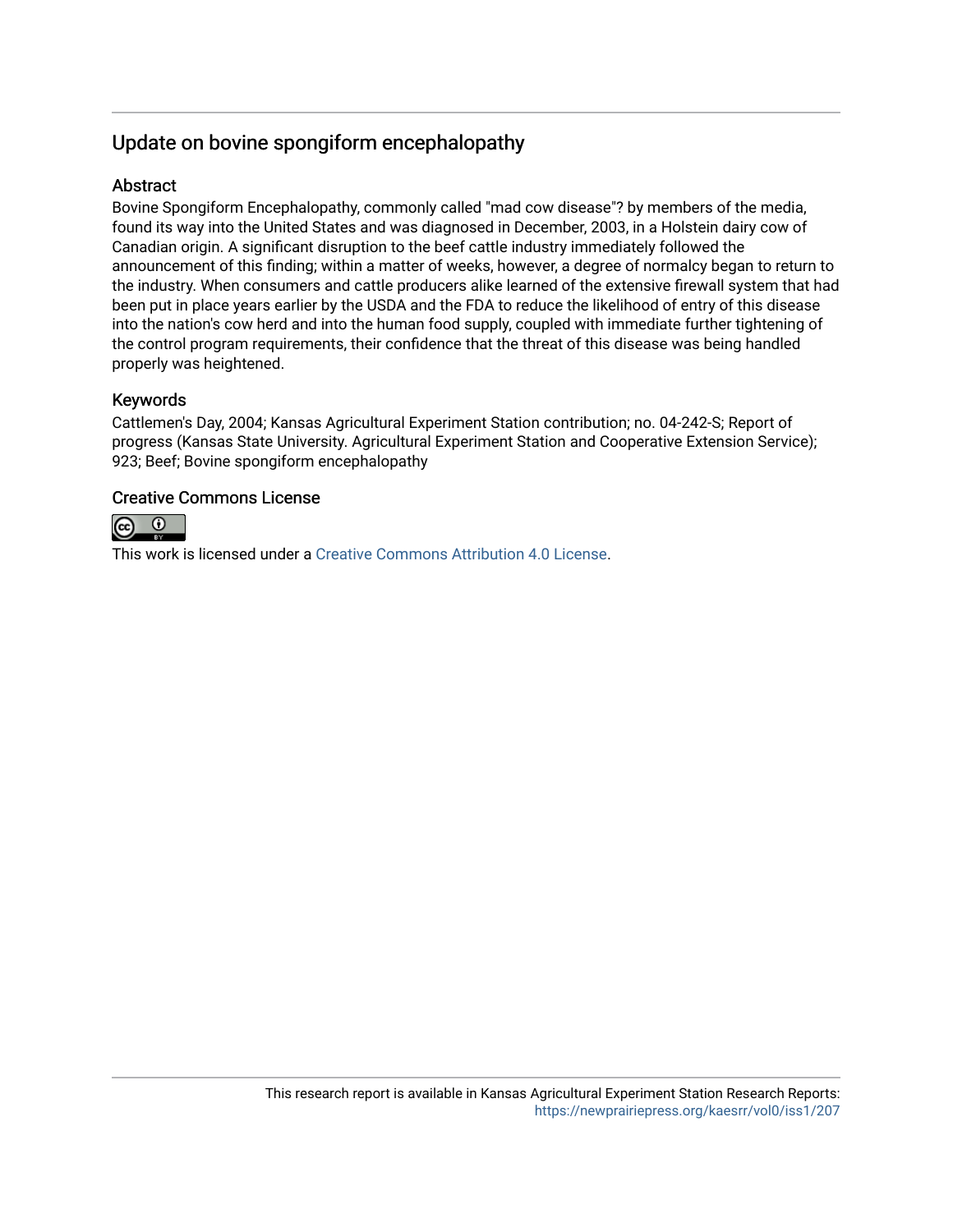#### **UPDATE ON BOVINE SPONGIFORM ENCEPHALOPATHY**

#### *Larry C. Hollis, D.V.M., M.Ag. Extension Beef Veterinarian*

 Bovine Spongiform Encephalopathy, commonly called "mad cow disease" by members of the media, found its way into the United States and was diagnosed in December, 2003, in a Holstein dairy cow of Canadian origin. A significant disruption to the beef cattle industry immediately followed the announcement of this finding; within a matter of weeks, however, a degree of normalcy began to return to the industry. When consumers and cattle producers alike learned of the extensive firewall system that had been put in place years earlier by the USDA and the FDA to reduce the likelihood of entry of this disease into the nation's cow herd and into the human food supply, coupled with immediate further tightening of the control program requirements, their confidence that the threat of this disease was being handled properly was heightened.

#### **BSE History**

 The first case of bovine spongiform encephalopathy (BSE) was discovered in the United Kingdom (U.K.) in 1986. United States animal-health officials began following the situation as additional new cases were reported in the United Kingdom. When it was finally determined that U.K. officials were dealing with a new cattle disease that was affecting additional herds, the USDA reacted proactively to reduce the likelihood that the disease would find its way into the United States cattle herd. BSE was made a notifiable disease in the United States in 1987, months before it was made a notifiable disease in the

United Kingdom. In 1989, the United States imposed a ban on import of live ruminants and most ruminant products from countries having BSE. At that time, a trace back was also initiated on all cattle imported to the United States from the United Kingdom since 1986. Imported herds were depopulated or quarantined, and individual cattle were checked when they died or were retired from production. In 1990, the United States began a BSE surveillance program, performing histological examinations of brains of cattle. Federal and state animal diagnostic laboratories began checking for lesions of BSE any time cattle brains were submitted for other diagnostic testing. In 1997, the FDA instituted a ban on mammalian protein in ruminant feed. In 2000, the USDA began targeted, intensified surveillance of non-ambulatory cattle. In 2003, approximately 20,000 animals were tested for BSE. These firewalls were all in place before the first case of BSE was found in the United States. Routine surveillance found the BSEpositive animal from Canada when she was offered for slaughter. The system worked.

 The firewalls in place in the United States are similar to those implemented in the United Kingdom after BSE began to expand in their cattle herds. The success of such firewalls in reducing new cases of BSE in the United Kingdom are shown in Figure 1.

#### **Additional Changes**

 Once BSE was confirmed in the dairy cow from Canada, the USDA put additional safe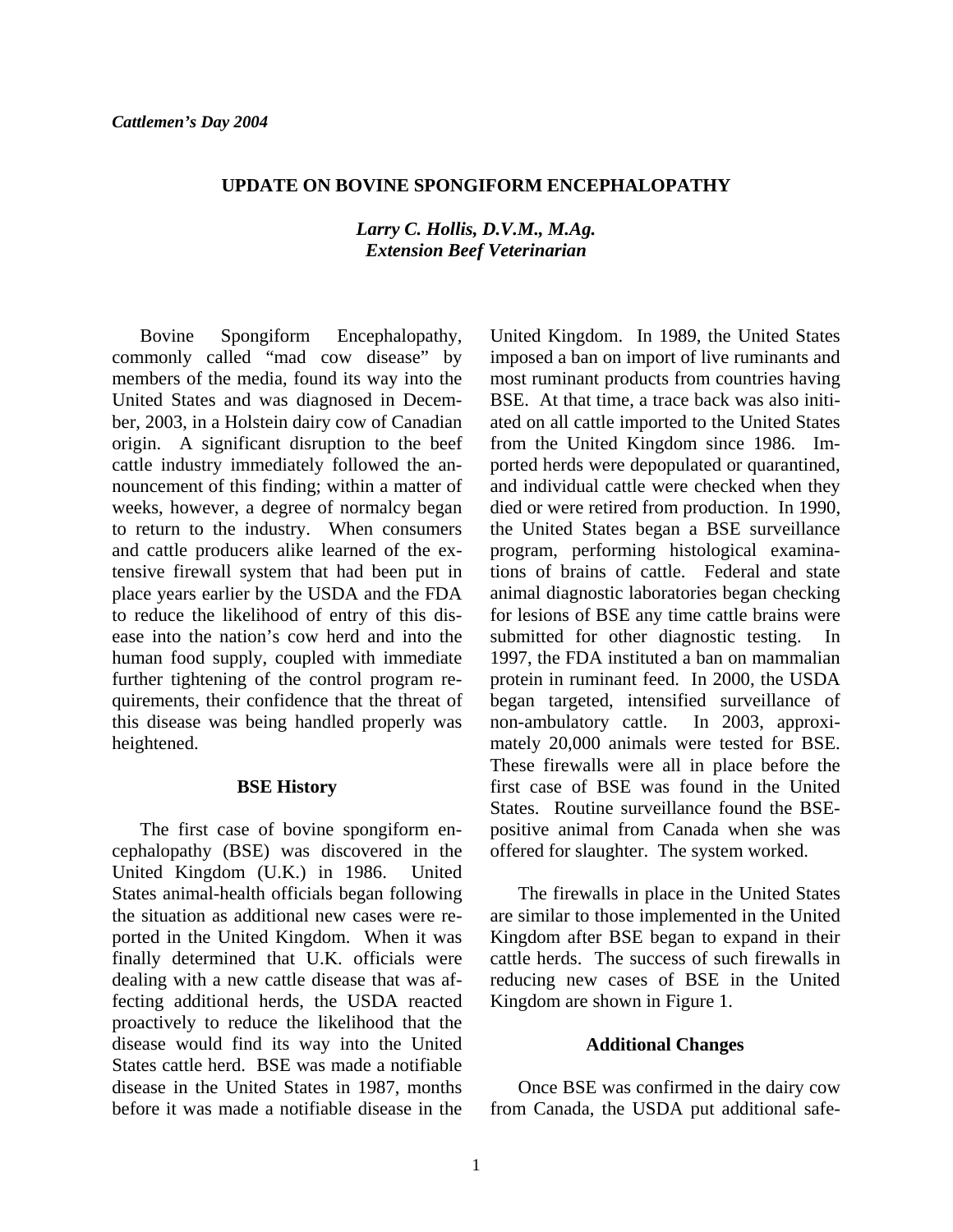guards in place to further ensure the safety of the human food supply. Non-ambulatory cattle were banned from the human food chain. Specific risk material (SRM), including skull, brain, trigeminal ganglia, eyes, vertebral column, spinal cord, and dorsal root ganglia of cattle more than 30 months of age, and the lower portion of the small intestine of cattle of all ages, were also banned from the human food chain. The carcasses of normal cattle being targeted or randomly tested for BSE would be held until test results indicated the cattle were negative for BSE. The airinjection stunning of cattle was banned. Mechanically separated meat was banned from human food. The head and vertebral column were banned for use in advanced meat recovery (AMR). And last, but not least, a verifiable system of national animal identification was to be instituted.

#### **Next Steps**

 The USDA will continue trace-back efforts to find all animals that came from Canada with the initial BSE cow. USDA surveillance will be stepped up at all levels of cattle production. Cattle producers, veterinarians, animal-feed manufacturers, renderingplant operators, and processors producing food for human consumption need to assume their respective roles in keeping the firewalls up and ensuring that the effects of any incursion of BSE into the United States are minimized.

#### **References**

Brown et al., 2001. Bovine Spongiform Encephalopathy, and Variant Creutzfeldt-Jakob Disease: Background, Evolution and Current Concerns. Journal of Emerging Infectious Diseases.

[Stokka et al., 2000. Bovine Spongiform En](#page-4-0)cephalopathy. Kansas State University.

USDA News Release. 2003. Veneman announces additional protection measures to guard against BSE. www.usda.gov



**Figure 1. New Cases of BSE in the United Kingdom.**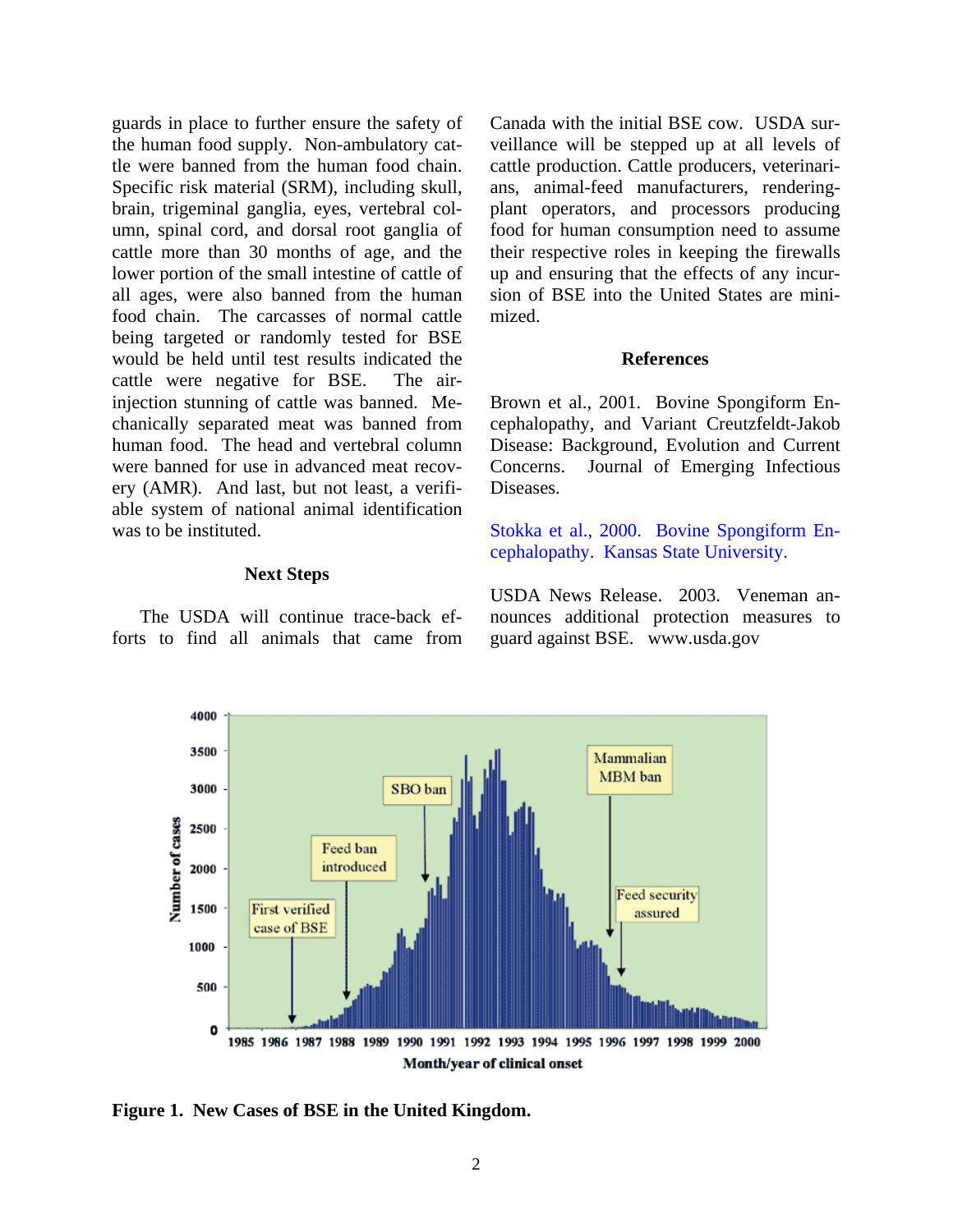

# <span id="page-4-0"></span>**Bovine Spongiform Encephalopathy**

 **Gerald L. Stokka, DVM, MS Extension Beef Cattle Veterinarian**

**Jeremy Van Boening, BS**



**Kansas State University Agricultural Experiment Station and Cooperative Extension Service**

**Bovine spongiform encephalopathy (BSE) is a slowly progressing fatal disease affecting the central nervous system of cattle. The disease was first diagnosed in Great Britain in 1986 and belongs to a family of disease known as transmissible spongiform encephalopathies (TSE's). A number of diseases of animals including scrapie, chronic wasting disease, and transmissible mink encephalopathy; as well as the human diseases, Creutzfeld-Jacob disease, kuru, and Gerstmann-Straussler-Scheinker syndrome are other example of TSE's. The causative agent of these TSE's is an incompletely characterized infectious agent known as an unconventional virus or prion.**

#### **BSE Epidemic**

Since 1986, approximately 176,000 cases of BSE have occurred among nearly 34,000 herds mostly in the United Kingdom (UK). The epidemic peaked in January 1993 with nearly 1,000 new cases reported weekly. Approximately two-thirds of the dairy herds in the UK have had at least one case of BSE, while only one in six beef herds have reported cases. The outbreaks in the UK are believed to have resulted from the feeding of scrapie-containing sheep meat-and-bone meal. Accordingly, there is general agreement that the outbreak was increased by feeding bovine meat-andbone meal to young calves. Subsequently, in July 1988, ruminant protein in ruminant feed was banned. The ban significantly diminished the incidence of new clinical cases in five years, which is the incubation period of the disease. However, approximately 36,000 new cases have been diagnosed since the ban, which indicates the ban was not totally effective. Consequently, a ban from feeding any mammalian protein to any farm animal species was implemented in the United Kingdom in 1996. The number of new cases continues to decline at a steady rate.

#### **Clinical Signs**

Affected animals may display changes in temperament, such as nervousness or aggression, abnormal posture, incoordination, difficulty in rising, and decreased milk production despite continued appetite. Initial clinical signs may be quite subtle and mainly behavioral in nature. The signs progress over weeks to months with the animals condition deteriorating from 2 to 6 months and most reaching a terminal state by 3 months. Upon clinical diagnosis with some certainty, euthanasia is advisable as animals may become unmanageable and their welfare is at risk.

#### **Diagnosis**

There is no reliable test to detect the disease in live animals. Microscopic examination of brain tissue at necropsy is the primary laboratory method used to confirm a diagnosis of bovine spongiform encephalopathy. Also, immunohistochemistry and immunoblotting are used to detect the disease agent.

#### **PREVENTION**

 There has not been one reported case of BSE in native cattle in North America, although Canada has one confirmed case of an infected